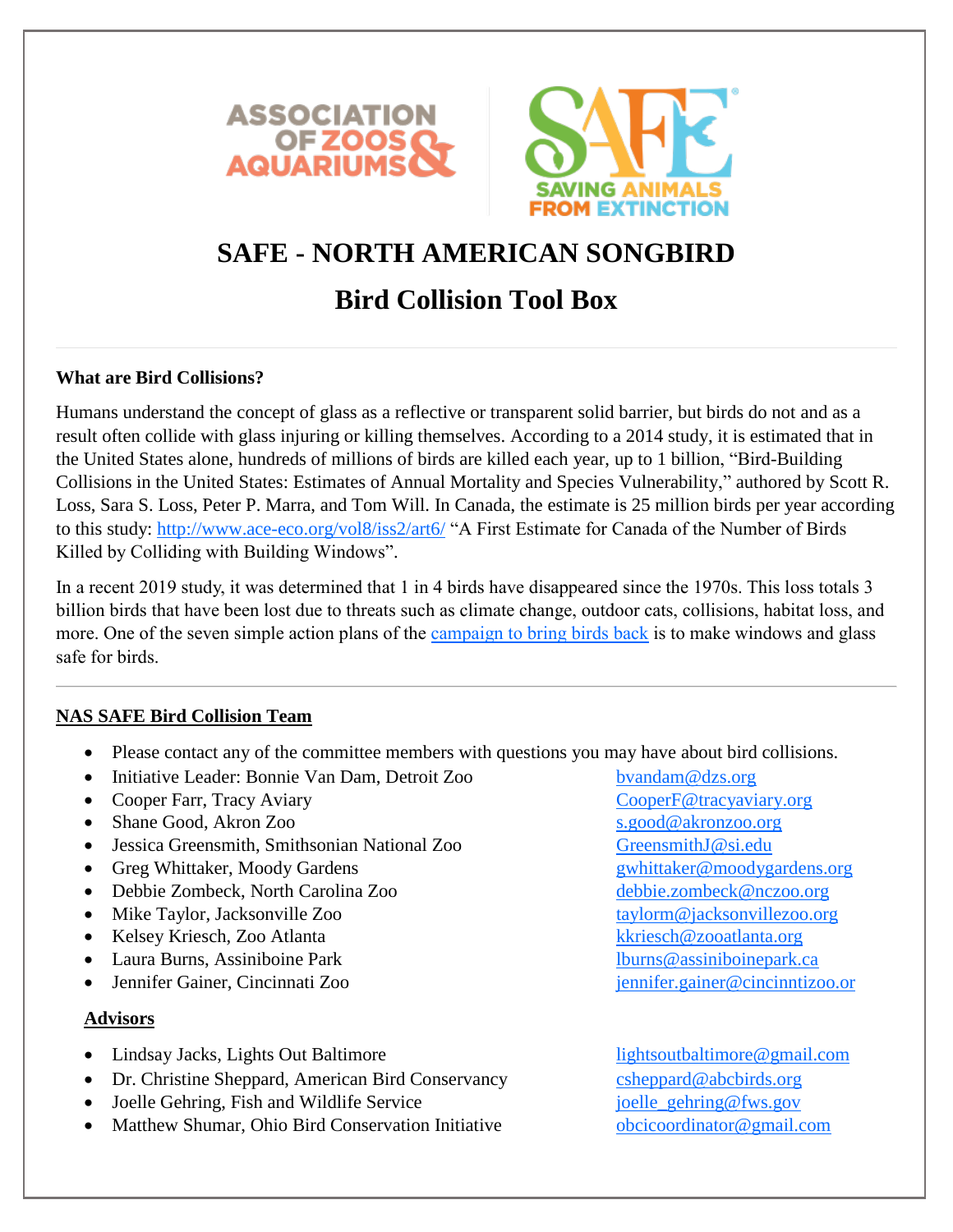



## **Organizations may participate in a variety of ways:**

- Make your backyards and organizations safe for birds
- Participate in your local "Lights Out" program
- Create a Bird Collision Monitoring Program
- Education and Outreach (the most important  $2 \times 4$  rule)
- Build Bird-Friendly Buildings (birdsmartglass.org)
- Remediate existing buildings, four stories and below (hot zones)

## **How to Make Glass Visible**

Since birds often fly through small spaces, creating a visual barrier spaced every 2 inches horizontally and 4 inches vertically can help birds see glass as an object that they cannot fly to or through. [Studies](http://collisions.abcbirds.org/research.html) have shown that this spacing is effective.

Large black raptor silhouettes thought to be perceived by birds as predators do not create avoidance and if these pre-fabricated silhouettes are applied incorrectly (don't follow the spacing requirements) they are not effective.

Refer to the Solutions section below for more information.

## **Mitigation Solutions to Existing Glass**

To adopt bird-friendly glass practices, most birds need a visual barrier every 2 inches horizontal and 4 inches vertically. If you have bird collision data before installing the temporary or permanent solution to existing glass, remember to continue to monitor after the installation for post-remediation results. This information is excellent for collision studies conducted by your facility and for other collision researchers, organizations, and bird-safe product manufacturers.

# **Temporary Solutions**

These solutions can be installed seasonally during migration months or year around. The solutions can be decorative by creating designs or patterns, simple dots, or lines. The sky's the limit. These solutions should be installed on the exterior surface, however, use your discretion with exhibits for guest, staff, and animal safety.

You can make any of the following temporary or permanent solutions an educational activity for outreach and guest installation projects.

- Chalk markers or Tempera paint
- Insect screening on the outside of the window
- Soapy water or soap to create streaks
- Tarps (simply place a tarp over exhibit glass at night and remove before opening to reduce nighttime and early morning bird collisions)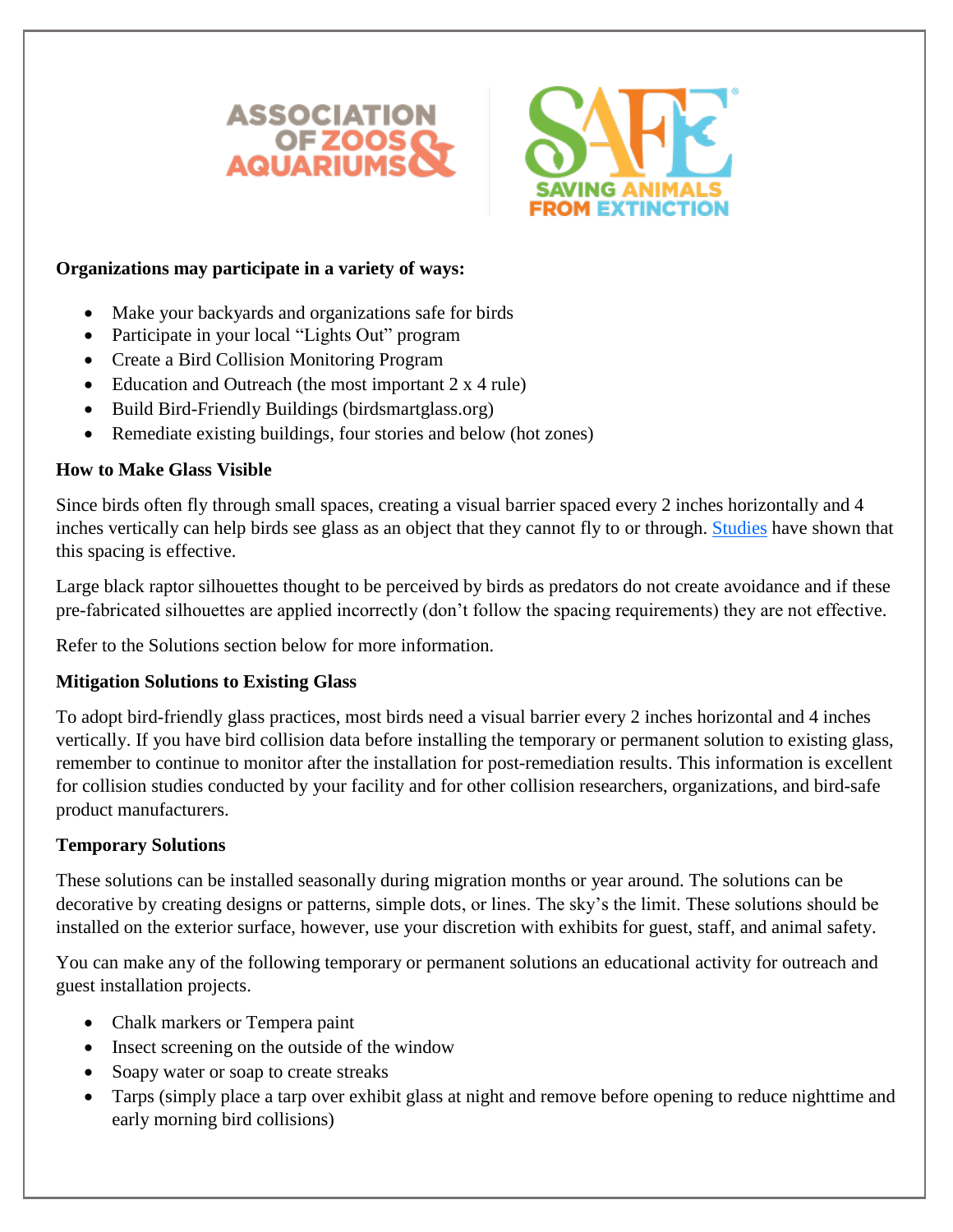



## **Permanent Solutions**

One common permanent solution is bird-safe film. Most of the films can be purchased in full sheets, display custom images, cut out into custom designs, or in simple shapes like dots and stripes. They are long-lasting with 10+ year warranties.

- **[CollidEscape](https://www.collidescape.org/)**
- [Feather Friendly® commercial](https://www.featherfriendly.com/commercial/)
- [Solyx®](https://www.decorativefilm.com/specialty-bird-safety)
- [ABC BirdTape](https://abcbirds.org/abc-bird-tape/)
- [Acopian BirdSavers](https://www.birdsavers.com/) great for keeper only areas and zoo office windows

Another permanent solution is to incorporate bird-safe glass. Bird-safe glass can be produced with an ultraviolet striping inside a three-panel piece of glass or manufactured with an acid etching to create visual barriers that birds need to see glass.

- [Walker Glass Aviprotek®](https://www.walkerglass.com/resources/bird-safe-glass/)
- **[McGrory](https://mcgrory.com/bird-friendly/)**
- [Ornilux](http://ornilux.com/)
- [GuardianBird1st](http://www.guardianglass.com/)
- [Viracon](https://www.viracon.com/bird-friendly/)

For more solutions and details on the products tested and rated for efficiency please visit [American Bird](https://abcbirds.org/threat/bird-strikes/)  [Conservancy.](https://abcbirds.org/threat/bird-strikes/)

# **Education and Outreach**

Once your facility adopts bird-safe glass, either from retrofitting existing glass or incorporating bird-safe glass into new construction, the vital component is educating the public with signage. Explaining what collisions are and how this installation is saving birds can inspire guests to do the same at their own home. You can go a step further by adding samples of homeowner products or selling the products in your gift shop, as well as displaying collision flyers made by your facility or use one of the flyers listed below:

- American Bird Conservancy [flyer](https://abcbirds.org/get-involved/bird-smart-glass/)
- Audubon Pennsylvania BirdSafe Homes [flyer](https://pa.audubon.org/birds/windows)
- [U.S. Fish and Wildlife Service](https://www.fws.gov/birds/bird-enthusiasts/threats-to-birds/collisions/buildings-and-glass.php)

Your education department can also create an activity for guests or summer camp students to create decals for their own home, or retrofit existing glass at your facility. This kind of activity is great for days of action like World Migratory Bird Day, Earth Day and National Bird Day, people love being involved in hands-on projects.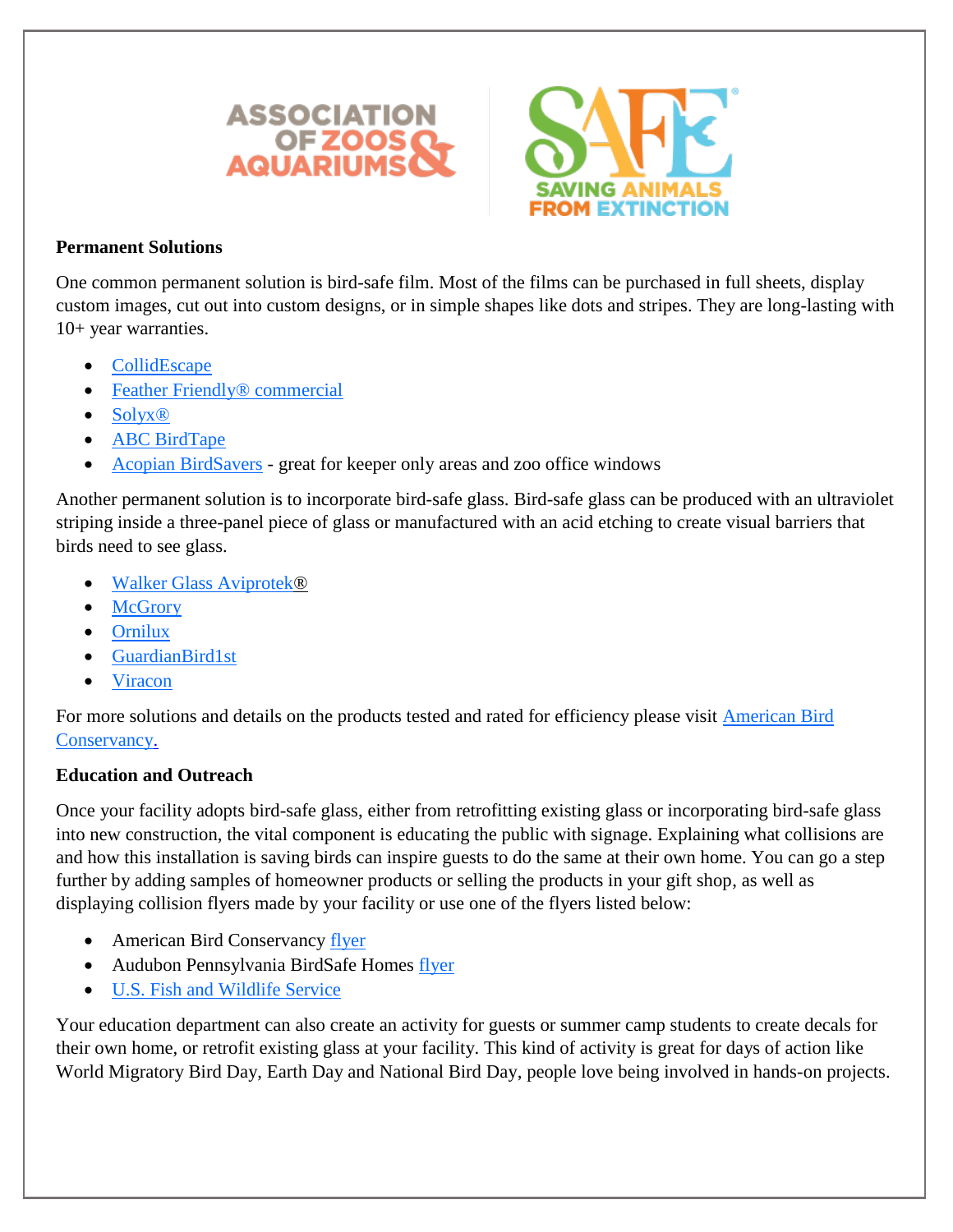



## **How can I start a Bird Collision Monitoring Program at my organization?**

- 1. Determine a protocol for your facility that best fits your needs, staff, and resources. **See Appendix A for details.**
- 2. Are you interested in using an Online Tracking Program? **See Appendix B for details.**
- 3. If you find an injured bird. **See Appendix C. for details**



Photo credit: North Carolina Zoo Photo credit: Columbus Zoo





Photo credit: Detroit Zoo Gift Shop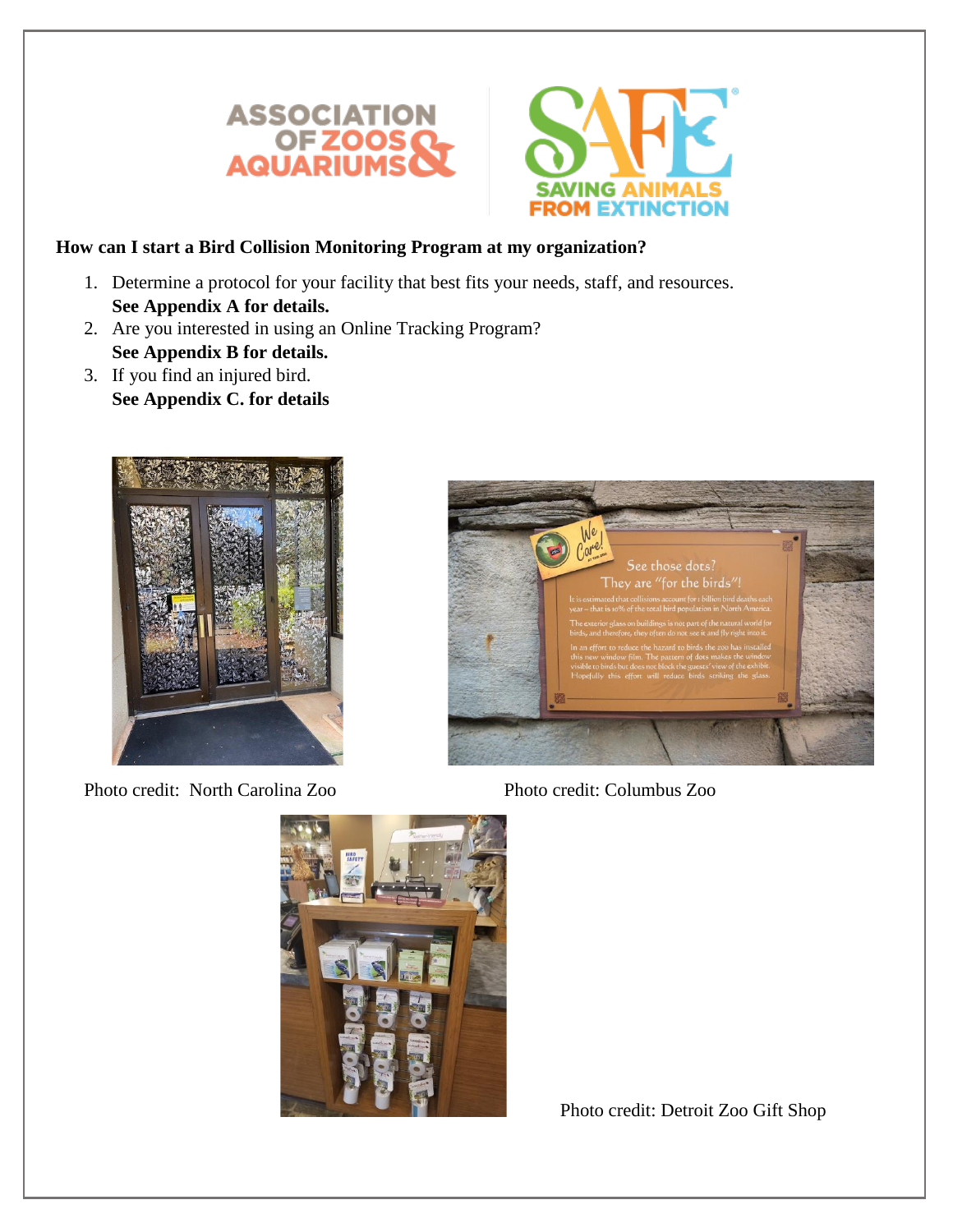



#### **Appendix A. Creating a Bird Collision Monitoring Program**

- 1. Decide whether you will monitor during core migration months or year round. Set-up daily times to monitor buildings using facilities staff, volunteers and keeper staff. At a minimum do a daily morning and afternoon survey during April, May, September, October (core migration months). Fall migration can start as early as mid-August and last until mid-November depending on geographic location and weather patterns. When monitoring within your organization make sure your facility has the proper permits to collect dead birds and treat collision birds, it is required that injured birds are transferred to a licensed wildlife facility within 24 hours.
- 2. If you plan to monitor and partner with a local licensed songbird and raptor wildlife rehabilitator outside of your organization, you can find one at [National Wildlife Rehabilitators Association,](https://www.nwrawildlife.org/page/Find_A_Rehabilitator) [Animal Help](https://ahnow.org/#/)  [Now,](https://ahnow.org/#/) or your state's wildlife response website. Injured collision birds need to be treated under a licensed wildlife center in your state. Head trauma can take over 24 hours to appear in collision birds, so partnering and transporting to a nearby facility is the best welfare practice. In the United States the law states that wildlife must be turned over to a licensed wildlife facility within 24 hours.
- 3. Determine depository location (nature museum, university, college, research facility) for deceased migratory birds. In the United States, your facility will need a [Federal Salvage](https://www.fws.gov/migratorybirds/pdf/policies-and-regulations/3-200-10aFAQ.pdf) permit to collect dead birds. In Canada, permit information can be found here: [https://www.canada.ca/en/environment-climate](https://www.canada.ca/en/environment-climate-change/services/migratory-bird-permits/application-forms.html)[change/services/migratory-bird-permits/application-forms.html.](https://www.canada.ca/en/environment-climate-change/services/migratory-bird-permits/application-forms.html) Many states also require a state permit along with your federal permit, so make sure to research your state's requirements. If your facility does not collect the deceased birds, then a permit is not required.
- 4. If collecting deceased migratory birds, use plastic freezer bags to seal the deceased bird. Lay the deceased bird on its back on the bottom of the freezer bag, place 'Bird Label' with the bird for data collection purposes. See Data Collection below
- 5. Begin saving birds!
- 6. Evaluate your monitoring program yearly to identify "hot spots" areas that had the highest number of bird collisions. Working within your budget determine the best course of action to mitigate those spots, taking into consideration safety for guests, staff, and animals in the habitats. Please note weather patterns are one of the factors that can influence the number of collisions from year to year.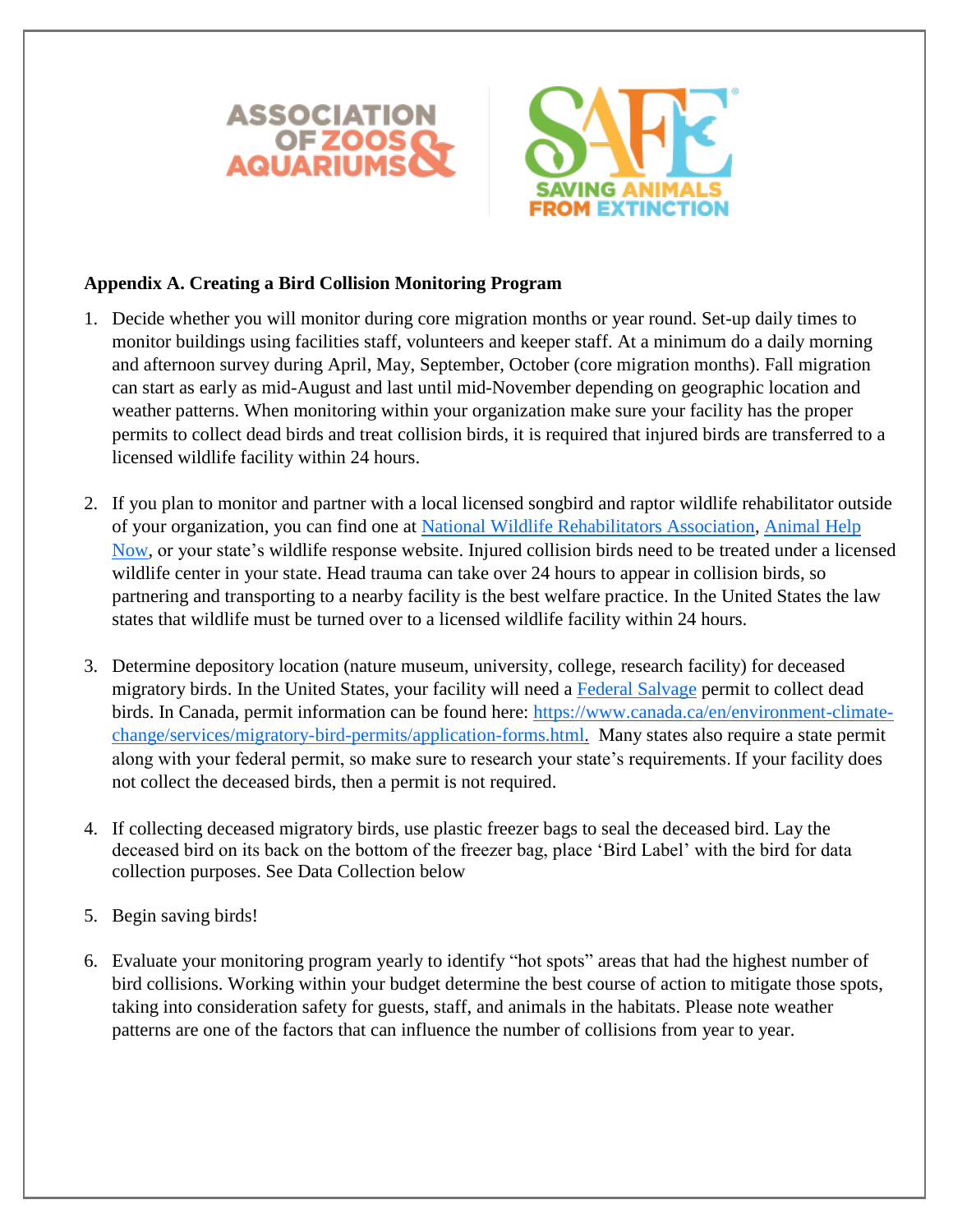



## **Data Collection**

Dead and injured birds are collected and recorded with the following information. This information can be printed on a 'Bird Label' and kept with the deceased or injured bird. You can place this completed label clipped on the outside of the paper bag/box of the injured collision bird, which includes information needed for wildlife rehabilitation centers. The information on the Bird Label needs to be recorded onto a Microsoft Excel spreadsheet, R-programming, or software/database of choice for your facility to track bird collisions. This information will help determine high strike locations for future mitigation. Example label below.

- Date
- Species
- Direction of impaction/exact location of building
- Weather
- Collector's Name
- Time of day

|                                               | 2021 Time: __________ |
|-----------------------------------------------|-----------------------|
|                                               |                       |
| Collector Name                                |                       |
| Building/Exhibit/Direction                    |                       |
|                                               |                       |
| Weather <b>New York Product</b>               |                       |
| Permit # (include federal salvage number)     |                       |
| Baltimore, MD 21202 window strike kill/injury |                       |